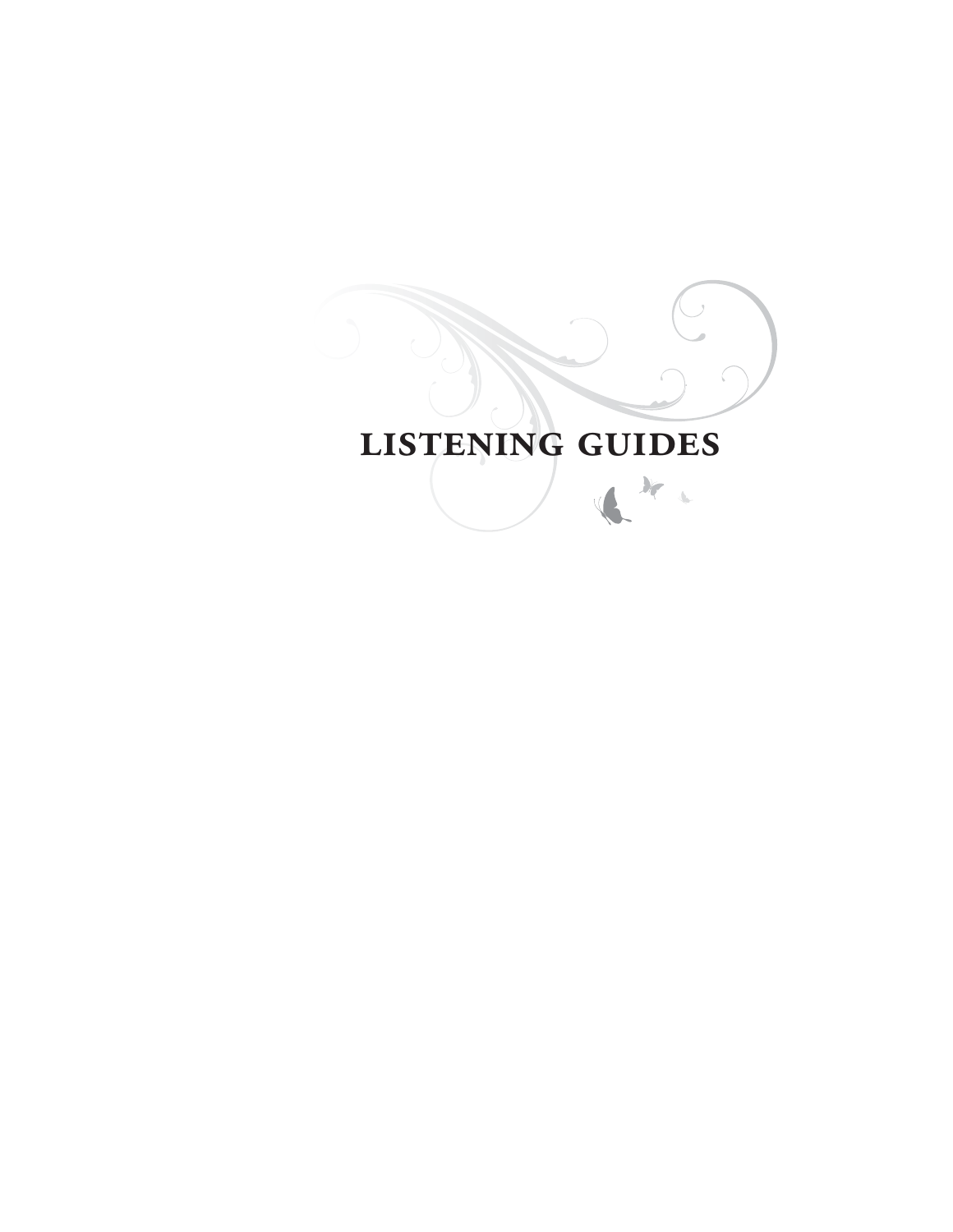

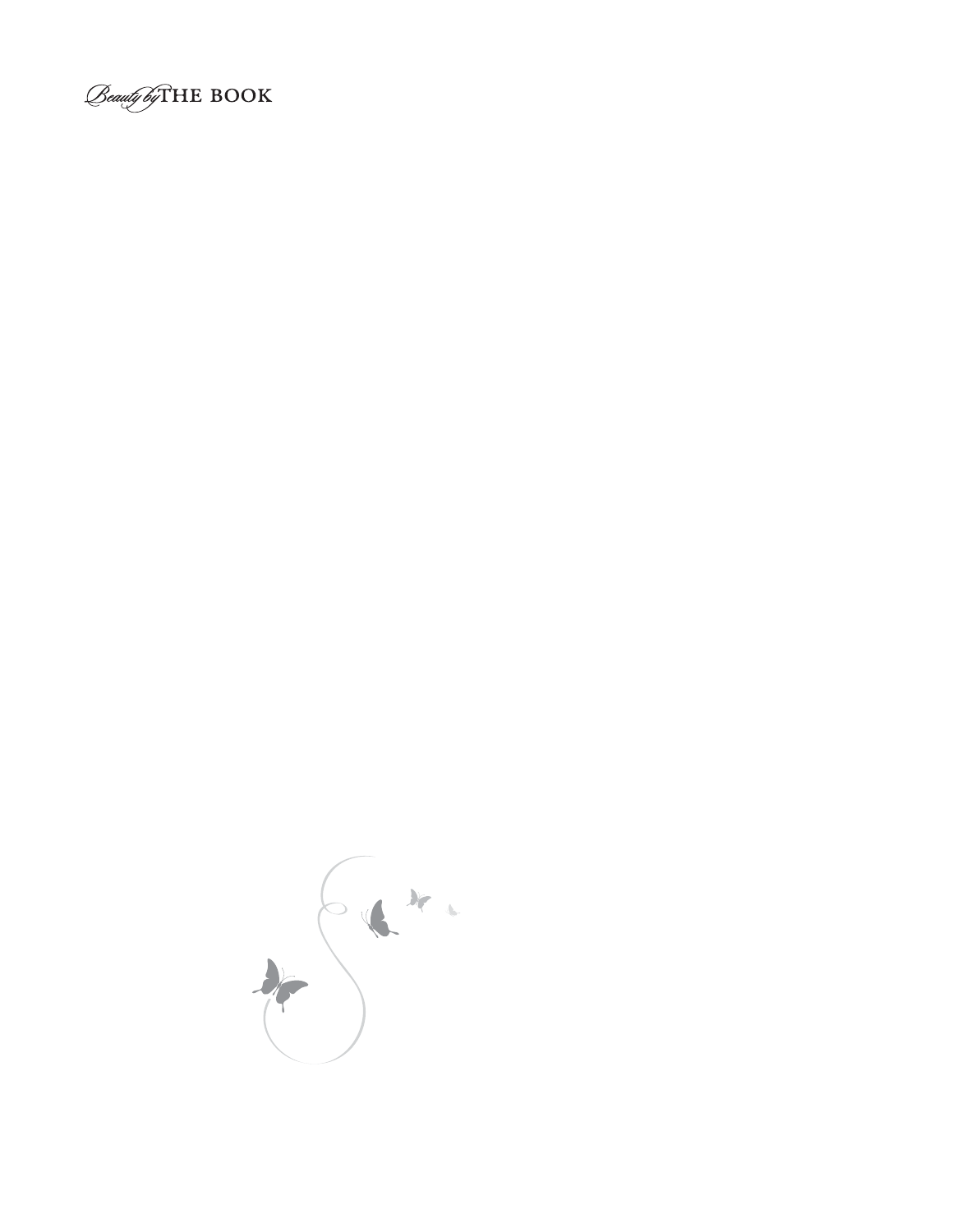Introductory Week **• physical beauty vs. biblical beauty**

## *Physical Beauty…*



**1**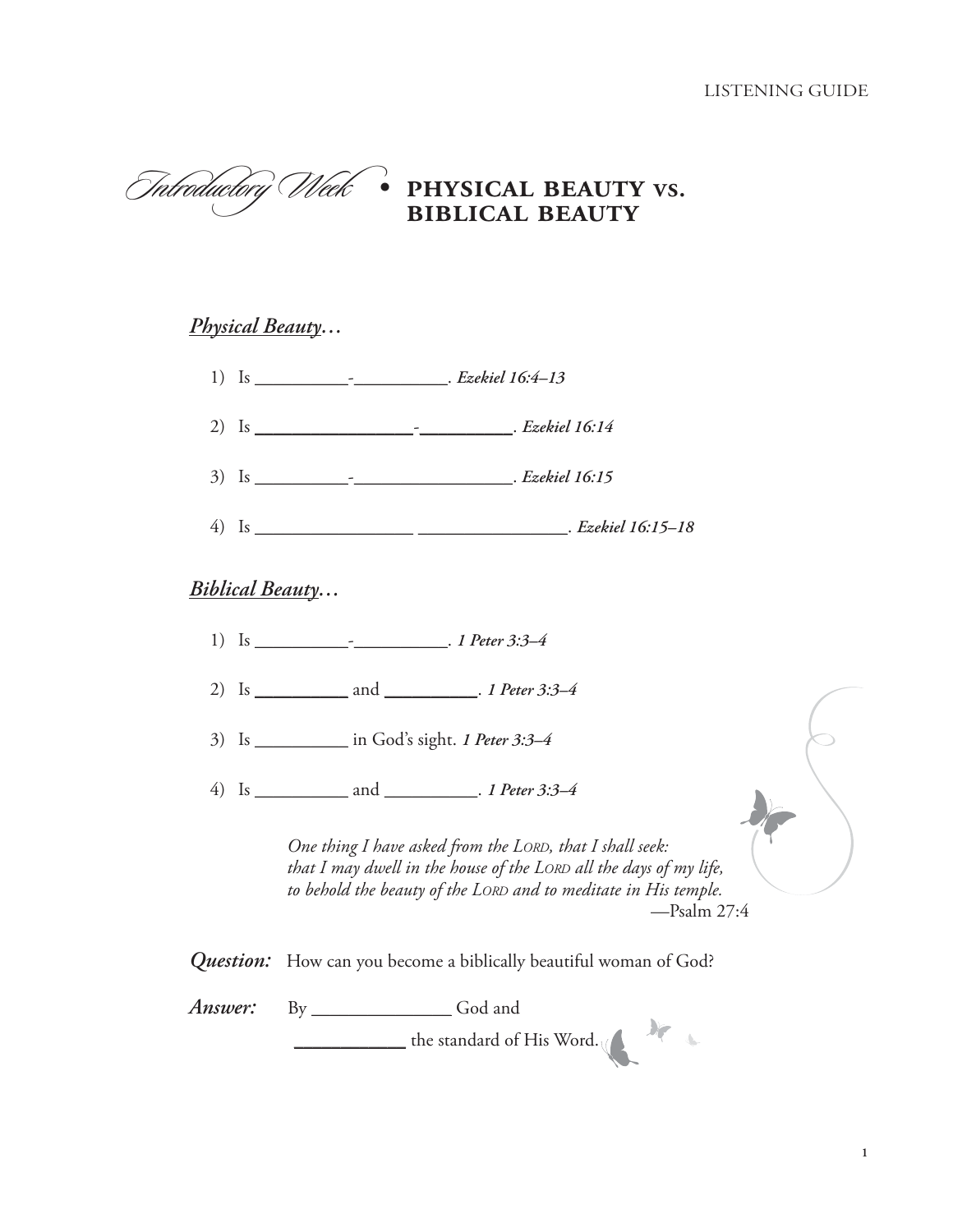

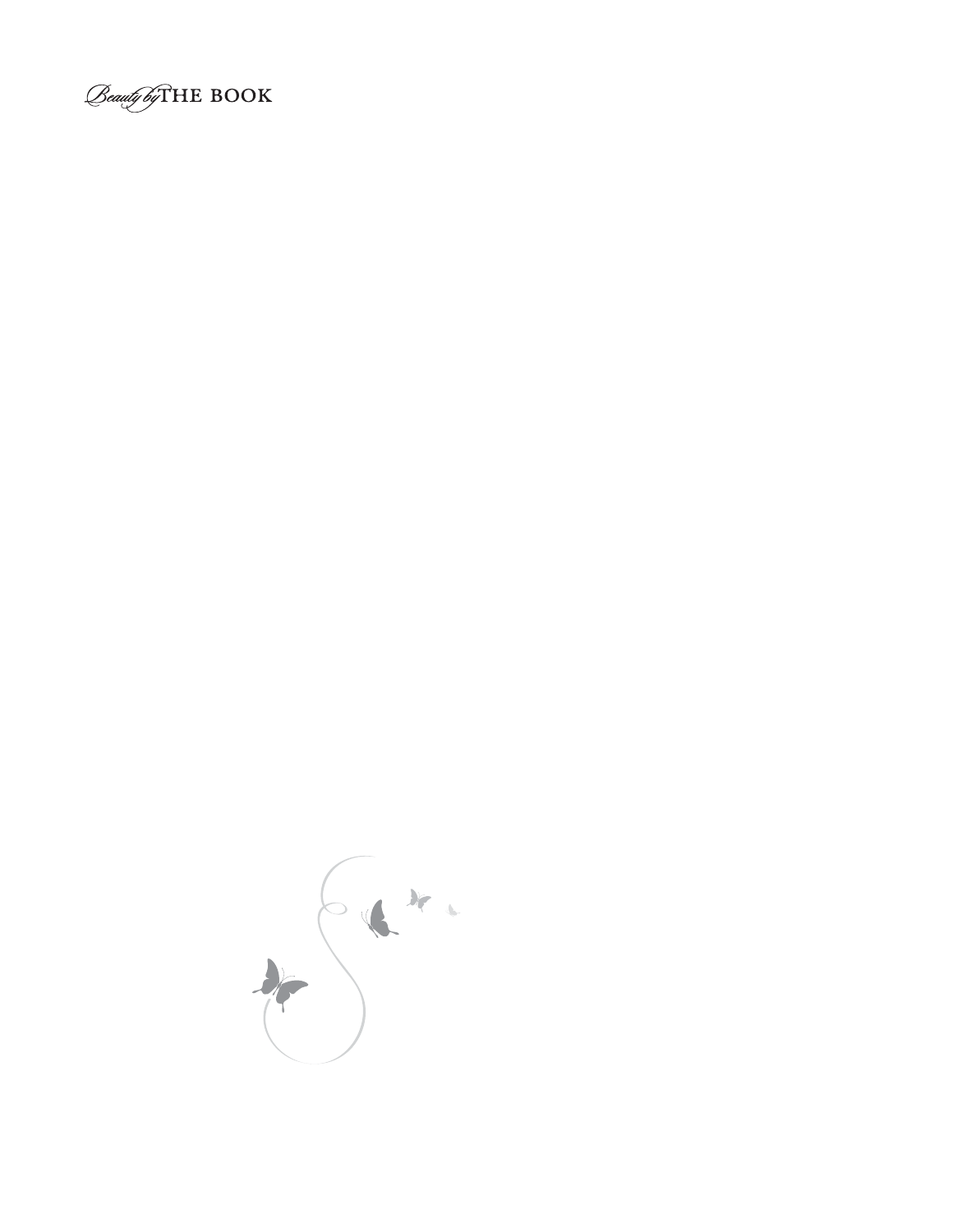# Week One **• biblical beauty according** *Then To PROVERBS*

## *Background on Proverbs:*

\_\_\_\_\_\_\_\_\_\_\_\_\_\_\_\_\_\_.

- 1) *Author of Proverbs:* \_\_\_\_\_\_\_\_\_\_\_\_\_\_\_ 1:1, 1 Kings 3:5*–*12
- 2) *Purpose of Proverbs* (1:1*–*6): To give wisdom, discipline, understanding, prudence, knowledge and discretion to the \_\_\_\_\_\_\_\_\_\_\_\_\_\_\_\_ AND the
- 3) *Primary Principle of Proverbs* (1:7): The fear of the Lord is the \_\_\_\_\_\_\_\_\_\_\_\_\_\_\_/\_\_\_\_\_\_\_\_\_\_\_\_\_\_\_ of wisdom and knowledge.

The fear of the Lord = \_\_\_\_\_\_\_\_\_\_\_\_\_\_\_\_\_\_\_\_ for God that results in \_\_\_\_\_\_\_\_\_\_\_\_\_\_\_ to God.

4) *Present Day Proverb:*

**Our Goal as we study Proverbs: To** \_\_\_\_\_\_\_\_\_\_ **AND** \_\_\_\_\_ **/**\_\_\_\_\_\_\_\_\_\_ **God better.**

## *Biblical Beauty Dos: According to Proverbs:*

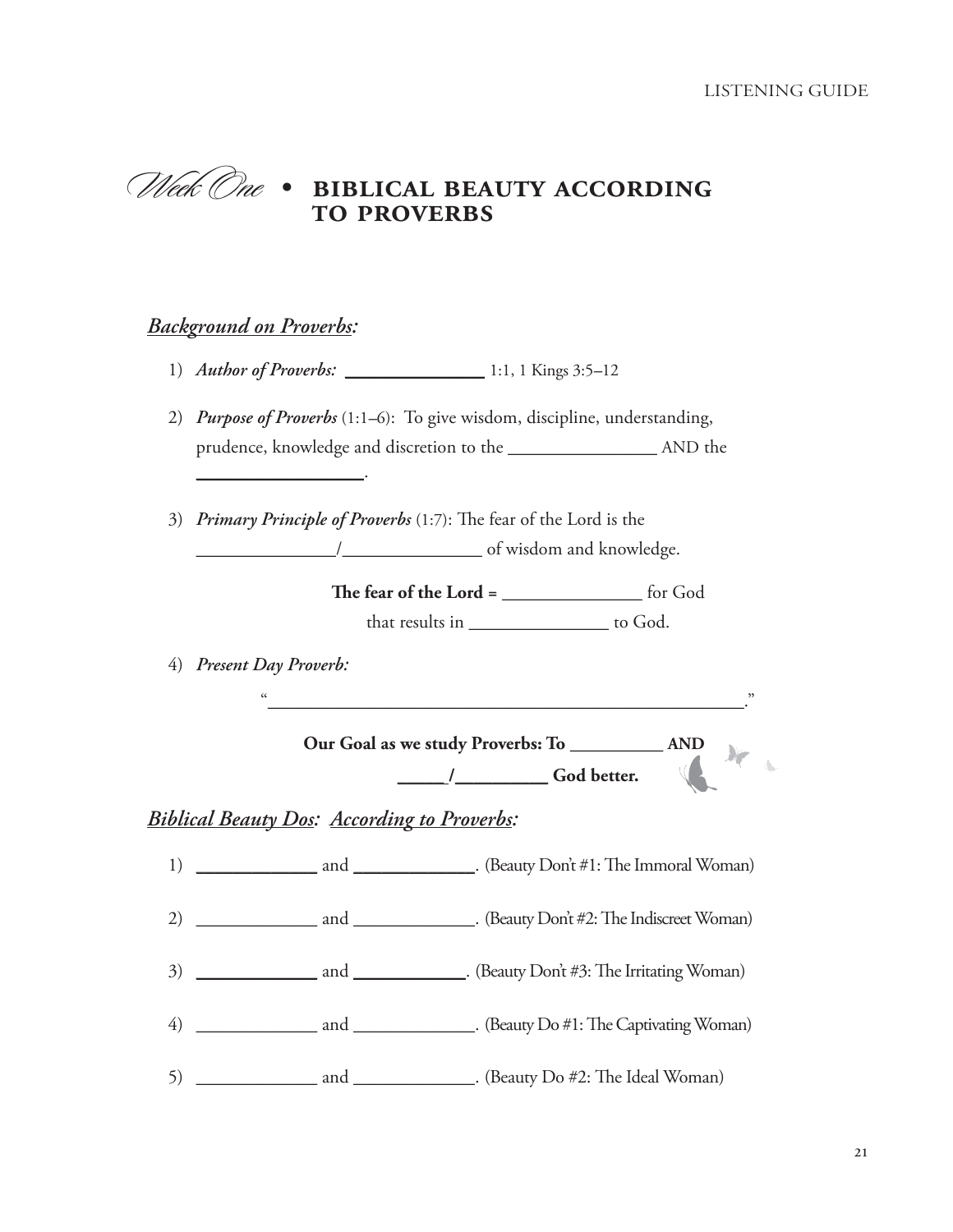

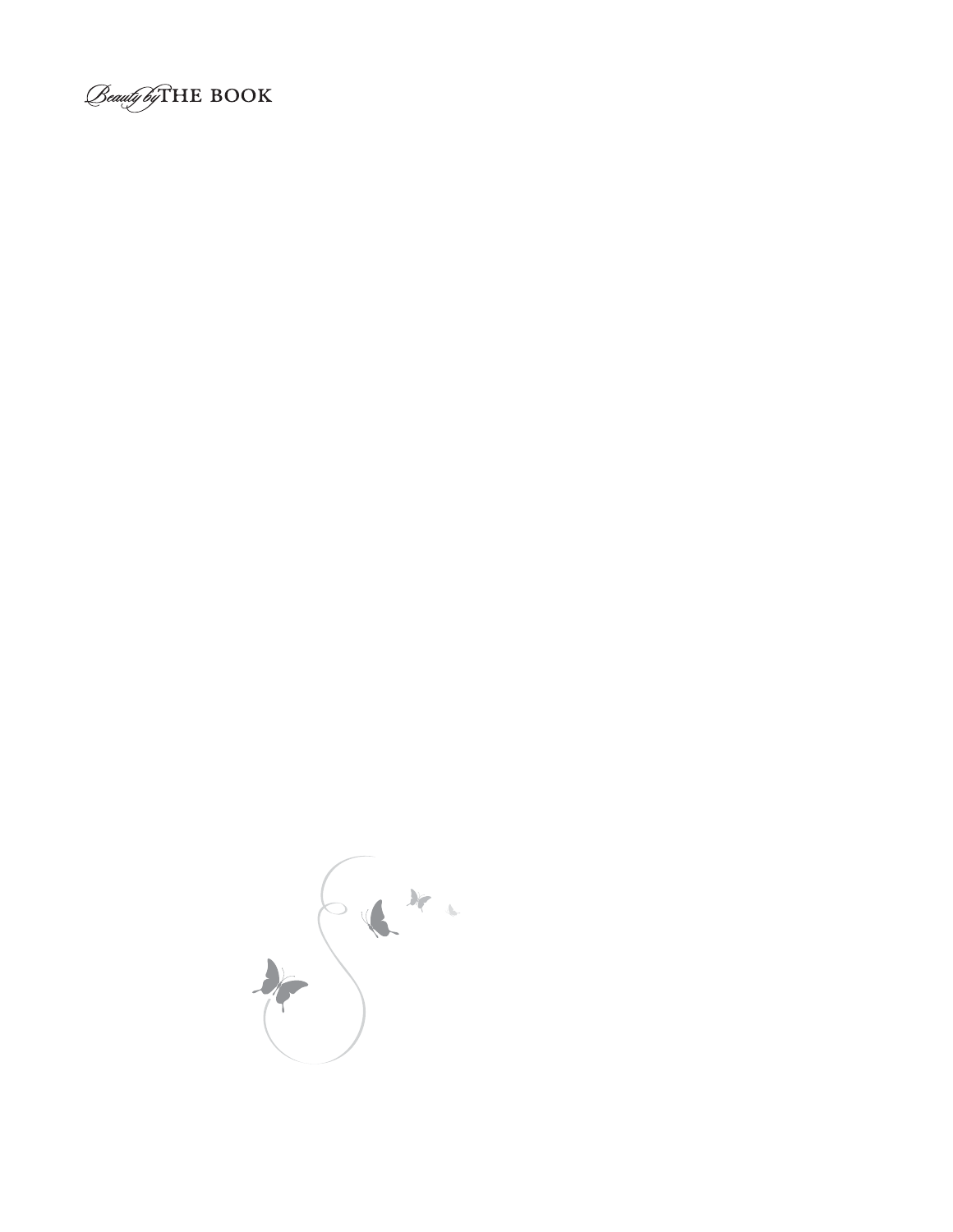#### listening guide

## Week Two • THE IMMORAL WOMAN VS. *The INNORAL WOM*<br>THE GODLY WOMAN

### *Biblical Beauty Don't:* The Immoral Woman:

- 1) *How does she speak?* Prov. 2:16, 5:3 **EXECUTE:** First during, flattering, and enticing words.
- 2) *How does she act?* Prov. 7:10–16 Aggressive, brash, rebellious, neglects her home, prefers the \_\_\_\_\_\_\_\_\_\_,  $\lambda$ , and  $\lambda$ .
- 3) *How does she dress?* Prov. 7:10 Seductively, \_\_\_\_\_\_\_\_\_\_\_\_\_\_\_, inappropriately.
- 4) *What is her heart like?* Prov. 5:6, 30:20 Religious but \_\_\_\_\_\_\_\_\_\_\_\_ God's ways.
- 5) *What is her destiny?* Prov. 5:5 Destruction, death, and \_\_\_\_\_\_\_\_\_\_\_\_\_\_.

## *Biblical Beauty Do:* The Godly Woman:

- 1) *How does she speak?* 1 Peter 3:3–4 \_\_\_\_\_\_\_\_\_\_, \_\_\_\_\_\_\_\_\_\_, discreet, and edifying words.
- 2) *How does she act?* 1 Peter 3:2, 1 Thess. 4:3-7 Avoids sexual \_\_\_\_\_\_\_\_\_\_\_\_\_\_, controls her body so as not to \_\_\_\_\_\_\_\_\_\_ others. *Defraud = to take advantage of someone; to cause someone to stumble.*
- 3) *How does she dress?* 1 Timothy 2:9–10  $\qquad \qquad$  decently, and \_\_\_\_\_\_\_\_\_\_\_\_\_\_\_.
- 4) *What is her heart like?* 1 Thess. 4:1 Longs to \_\_\_\_\_\_\_\_\_\_\_\_\_\_\_ God and lead a holy life.
- 5) *What is her destiny?* 1 Thess.  $5:9-10$  $\frac{1}{\sqrt{2\pi}}$  and salvation.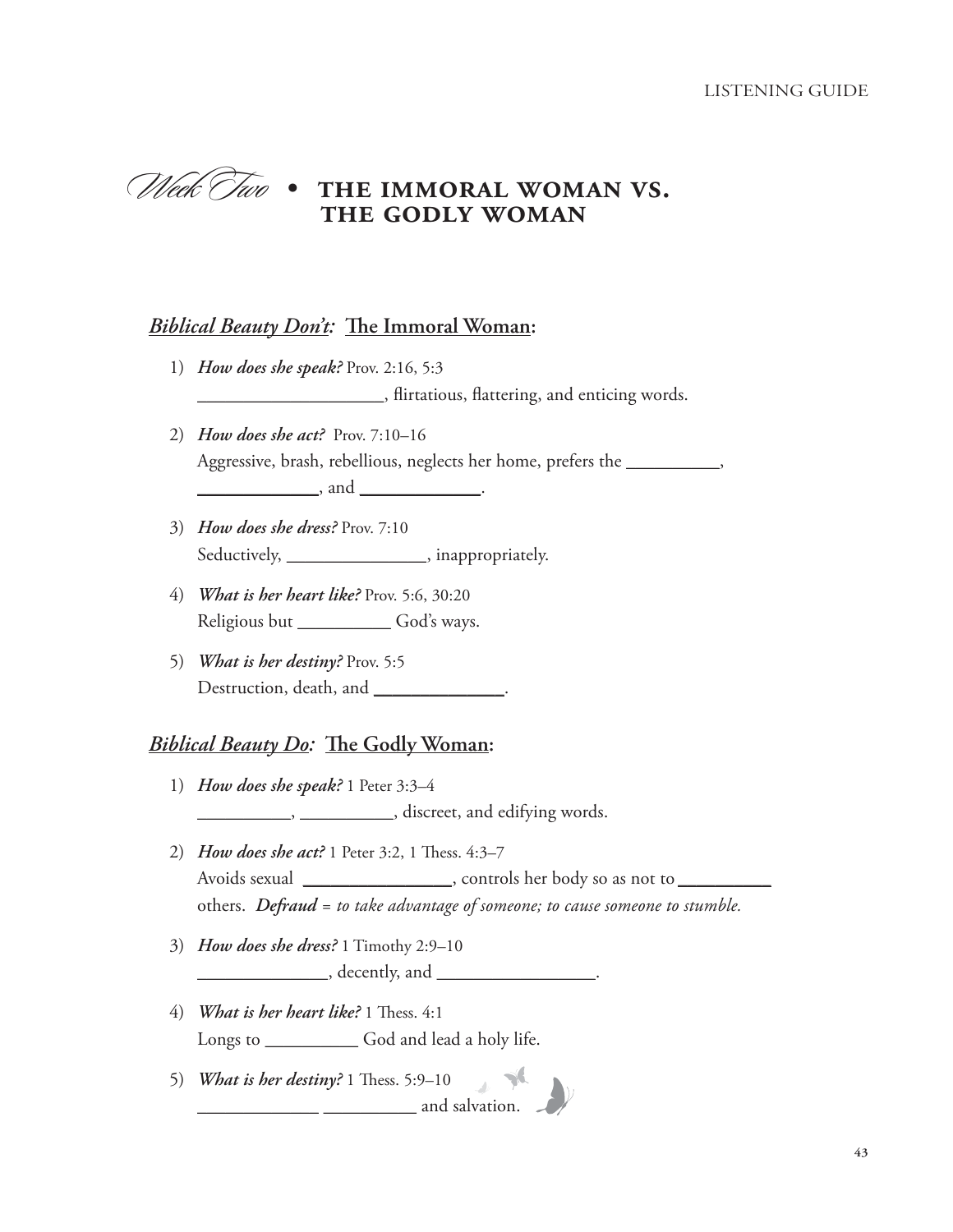

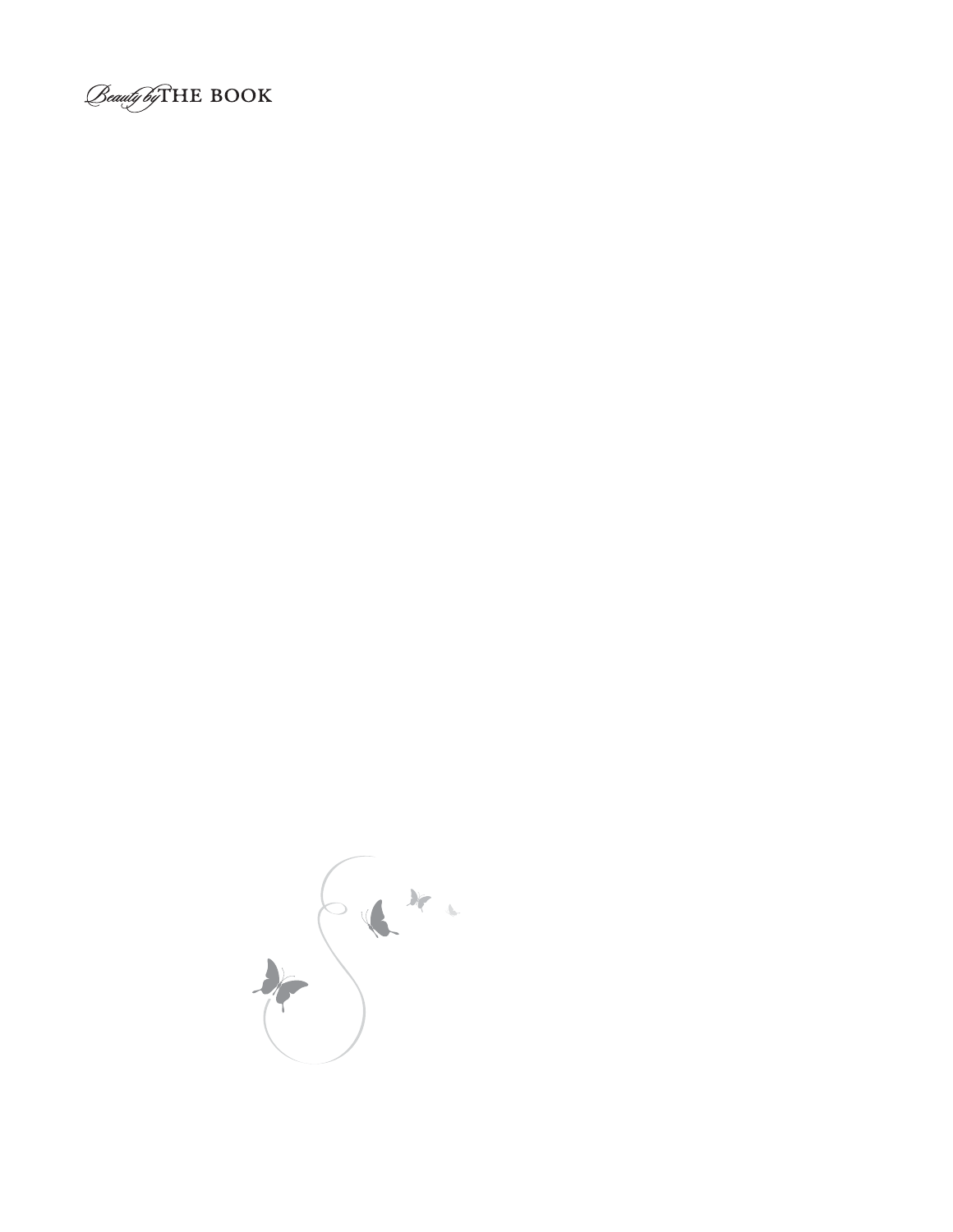listening guide

C X



## Week Three • THE INDISCREET WOMAN VS.  **the woman of discretion**

**Key Verse:** *A woman who is beautiful but lacks discretion is like a gold ring in a pig's snout.*—Proverbs 11:22

**OT synonyms for discretion:** *discreet, discerning, prudent, understanding, insight, wise, knowledge*

## *Biblical Beauty Don't: The Indiscreet Woman:*

- 1) She \_\_\_\_\_\_\_\_\_ too much and \_\_\_\_\_\_\_\_\_\_ whatever comes into her head.
- 2) She \_\_\_\_\_\_\_\_\_\_ at personal and growth.
- 3) She makes \_\_\_\_\_\_\_\_\_\_ \_\_\_\_\_\_\_\_\_\_\_\_\_ based on bad judgment.
- 4) She's \_\_\_\_\_\_\_\_\_\_\_\_\_ and enjoys \_\_\_\_\_\_\_\_\_\_\_.
- 5) She \_\_\_\_\_\_\_\_\_\_ with danger and \_\_\_\_\_\_\_\_\_\_ it.

**NT synonyms for discretion:** *discreet, sensible, sober, self-controlled, wisdom*

## *Biblical Beauty Do: The Discreet Woman:*

- 1) She \_\_\_\_\_\_\_\_\_\_ her \_\_\_\_\_\_\_\_\_\_\_\_ and speaks with wisdom. *Prov. 10:13, 11:12*
- 2) She's eager to learn, \_\_\_\_\_\_\_\_\_\_, and mature

*Prov. 14:6*

3) She makes  $\overline{\qquad \qquad }$ \_\_\_\_\_\_\_\_\_\_\_\_\_\_\_\_ based on truth. *Prov. 13:16, 14:15*

\_\_\_\_\_\_\_\_\_\_\_\_\_\_\_\_\_\_\_.

4) She is

and not easily angered. *Prov. 17:27*

\_\_\_\_\_\_\_\_\_\_-\_\_\_\_\_\_\_\_\_\_

5) She \_\_\_\_\_\_\_\_\_\_\_\_\_\_ danger and \_\_\_\_\_\_\_\_\_\_ it. *Prov. 27:12*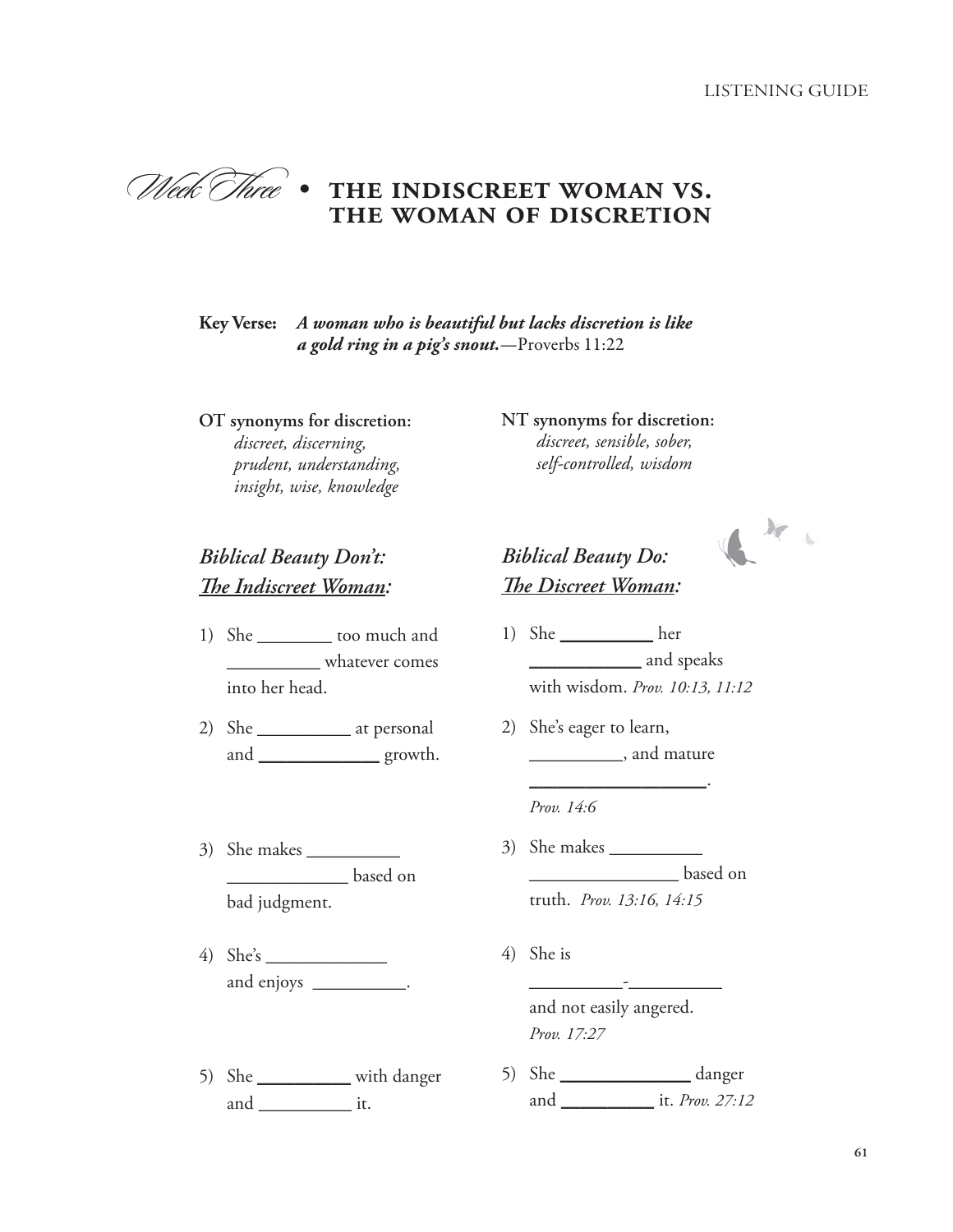

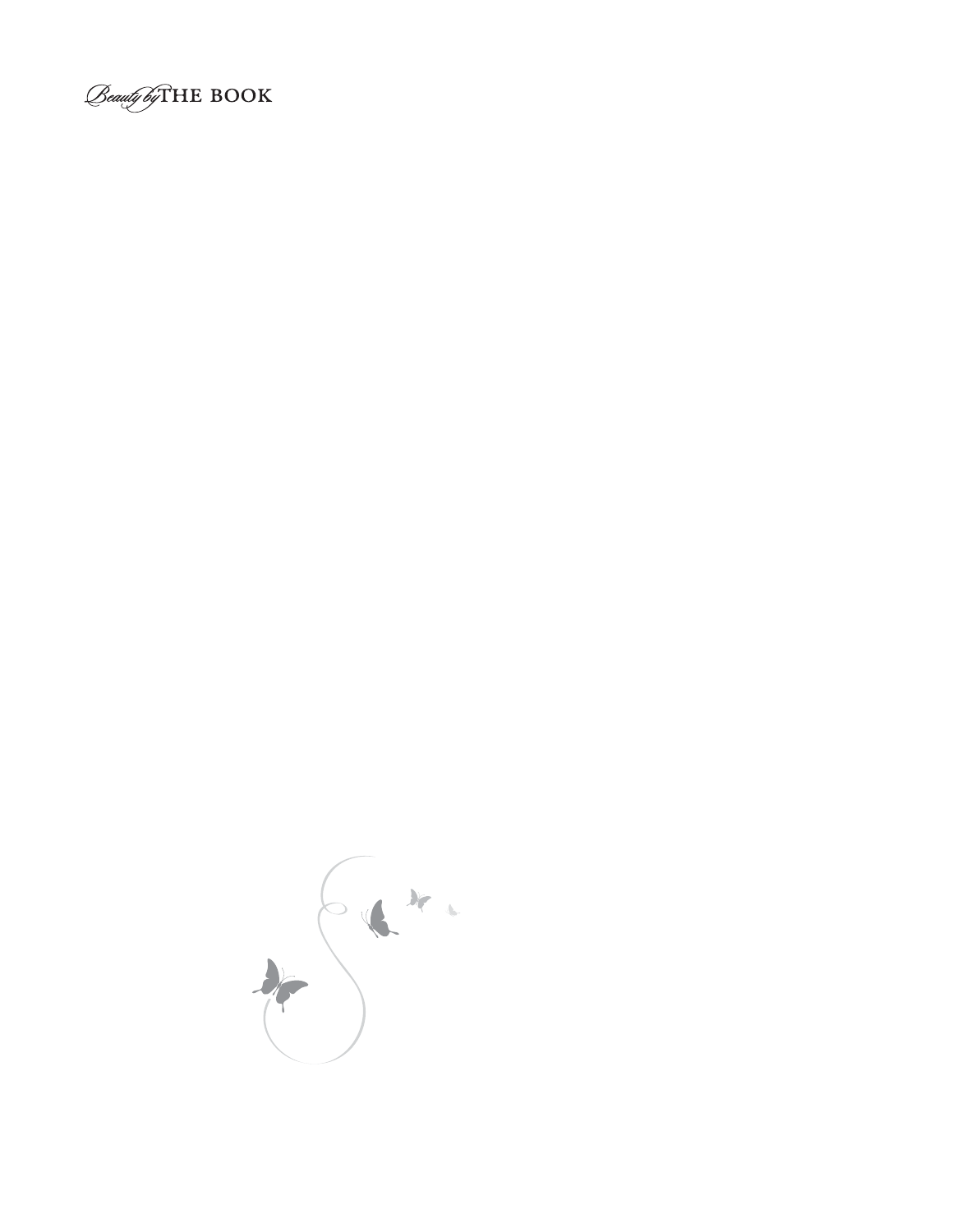

# Week Four **• how´s that irritating woman** *Week Qual* • HOW STHAT IRRITA

## **The Irritating Woman:**

- 1. Outward signs: \_\_\_\_\_\_\_\_\_\_\_\_\_\_, \_\_\_\_\_\_\_\_\_, manipulating, pouting, pleading, demanding, nagging, etc.
- 2. Proverbs describes her as "quarrelsome" and "contentious"; both of these words come from the Hebrew root word *adon* which means sovereign, i.e. \_\_\_\_\_\_\_\_\_\_\_\_\_\_\_ (human or divine), lord, master, root of \_\_\_\_\_\_\_\_\_\_ name, "Adoni."8 *Prov. 19:13, 21:9, 21:19, 25:24*
- 3. Because of the fall, all women struggle with the desire to be Irritating Women; it's our condition when we are controlled by the flesh. *Gen.* 3:16

## *How's that Irritating Woman working for you?*

- 1. \_\_\_\_\_\_\_\_\_\_\_\_\_ Story *Num. 12:1–15*
- 2. \_\_\_\_\_\_\_\_\_\_\_\_\_ Story *2 Sam. 6:12–23*
- 3. \_\_\_\_\_\_\_\_\_\_\_\_\_ Story *Gen. 16:1–5*

### *What will work for you?*

- 1. The Daughters of Zelophehad: *Num. 27:1–10* 
	- a. They took their  $\qquad$  to those in  $\qquad$
	- b. They stated their case \_\_\_\_\_\_\_\_\_, \_\_\_\_\_\_\_\_\_, and respectfully.
	- c. Th ey off ered a \_\_\_\_\_\_\_\_\_\_ and a \_\_\_\_\_\_\_\_\_\_ \_\_\_\_\_\_\_\_\_\_\_\_\_\_\_\_.
	- d. They \_\_\_\_\_\_\_\_\_\_\_ the \_\_\_\_\_\_\_\_\_\_ to the authorities. RESULTS: They received what they needed *and* 
		- **\_\_\_\_\_\_\_\_\_\_\_** \_\_\_\_\_\_\_\_\_\_\_\_\_\_\_\_\_, too.
- 2. \_\_\_\_\_\_\_\_\_\_\_\_\_ Example *Joshua 15:13–19*
- 3. \_\_\_\_\_\_\_\_\_\_\_\_\_ Example *Philemon*

<sup>8</sup> James Strong, *Strong's Exhaustive Concordance* (Iowa Falls, Iowa: Riverside Book and Bible House), 113.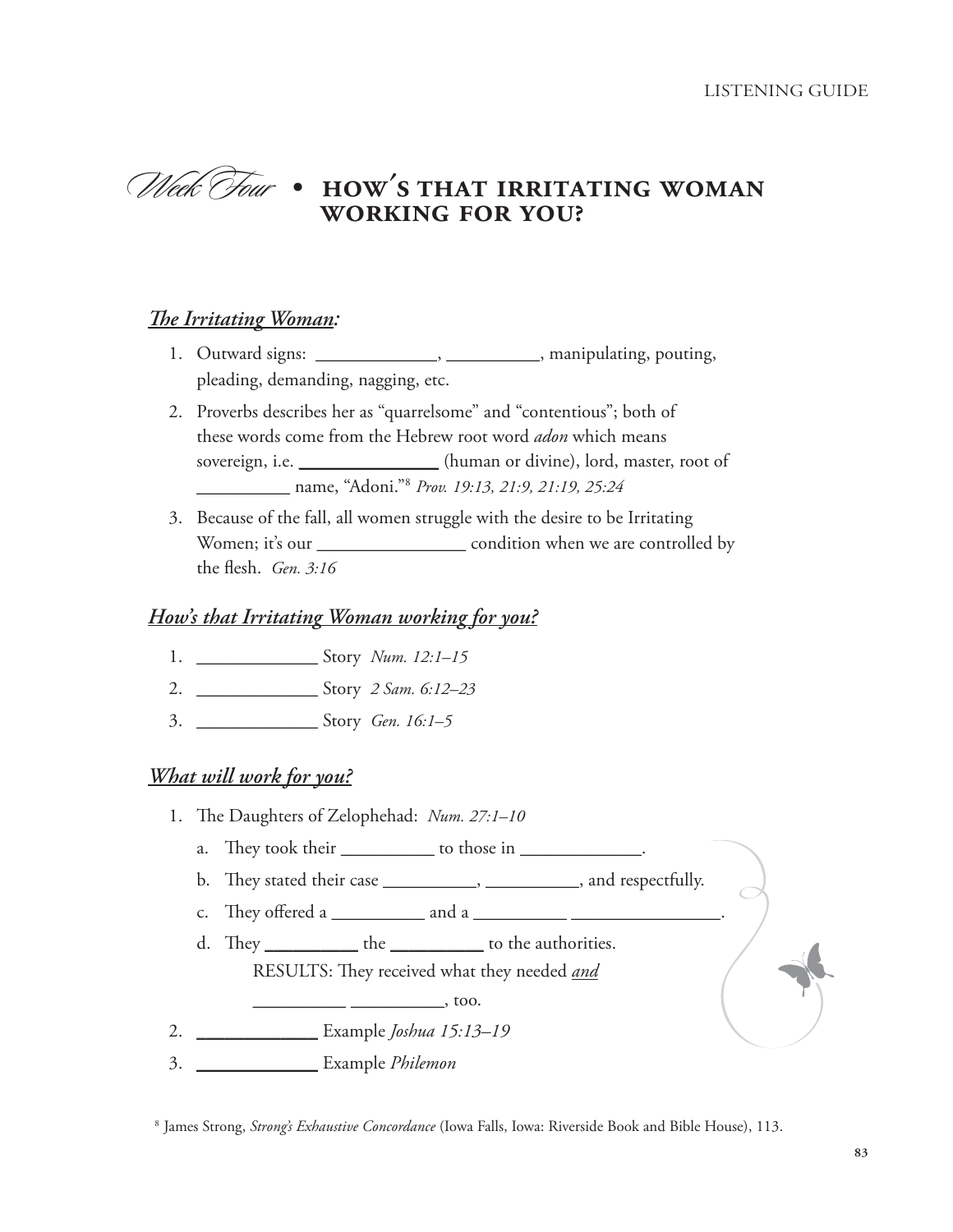

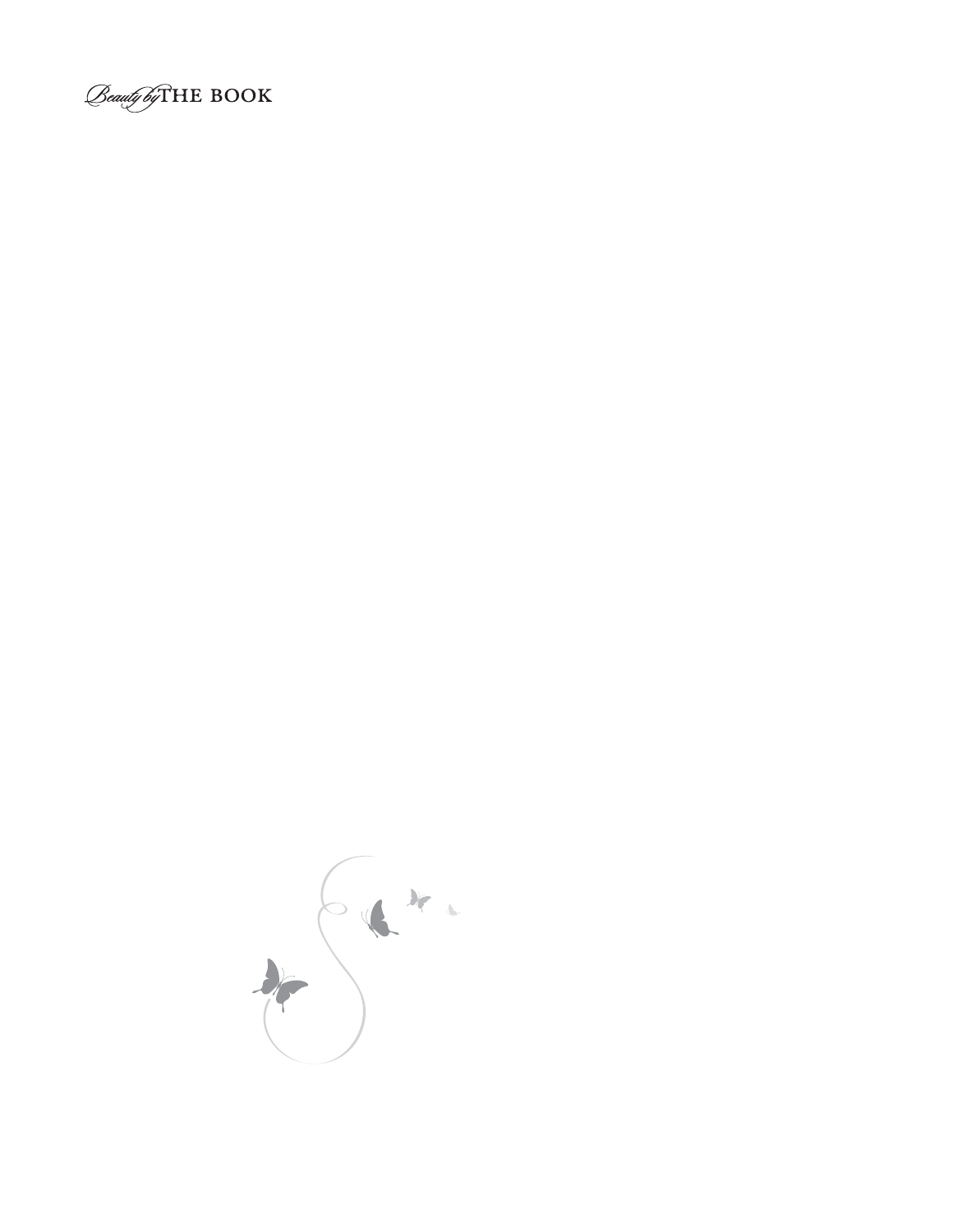# Week Five • THE ABC'S OF THE CAPTIVATING WOMAN

Introduction: What Sex Means to a Man and What Sex Means to a Woman from *The Act of Marriage* by Tim and Beverly LaHaye.

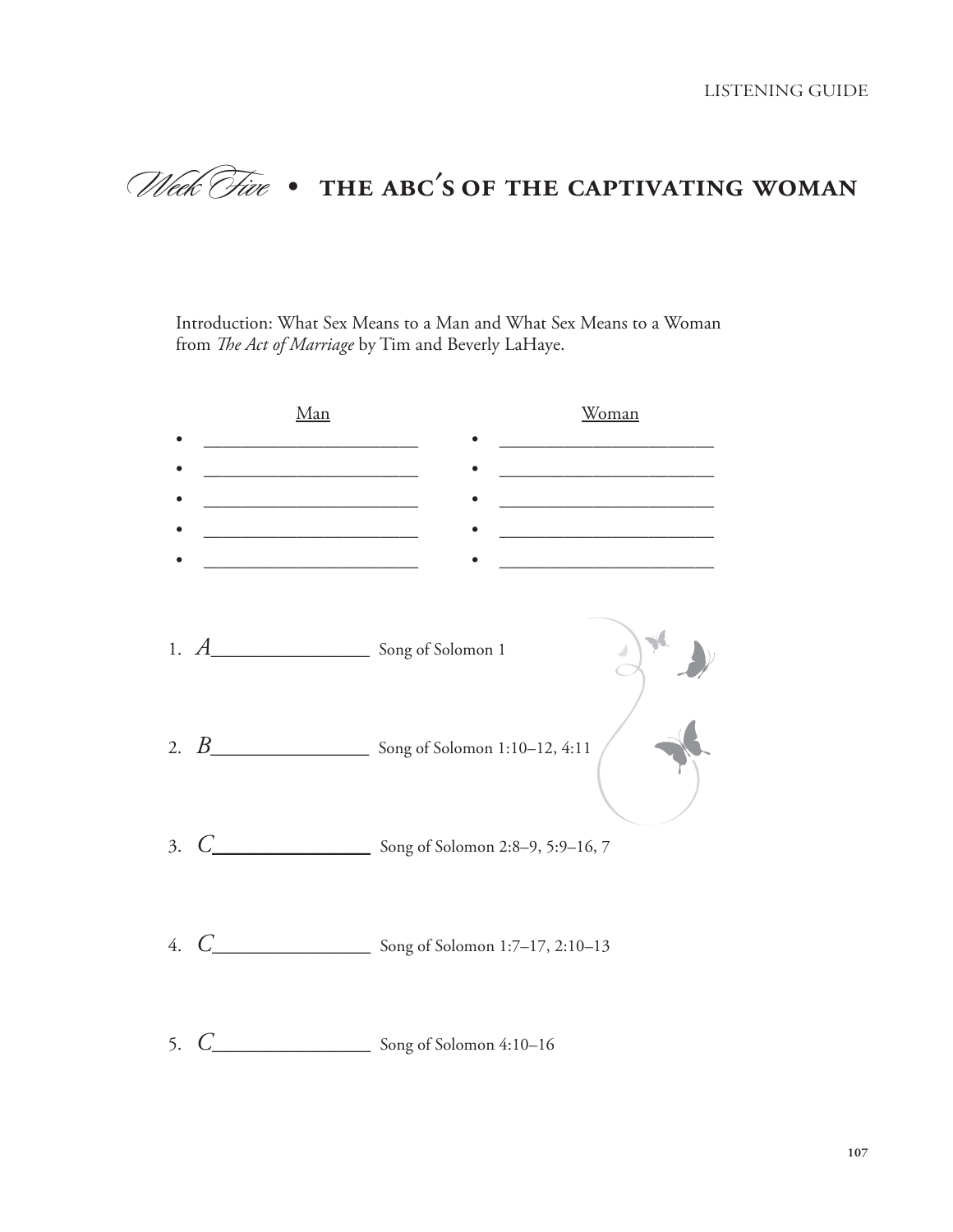

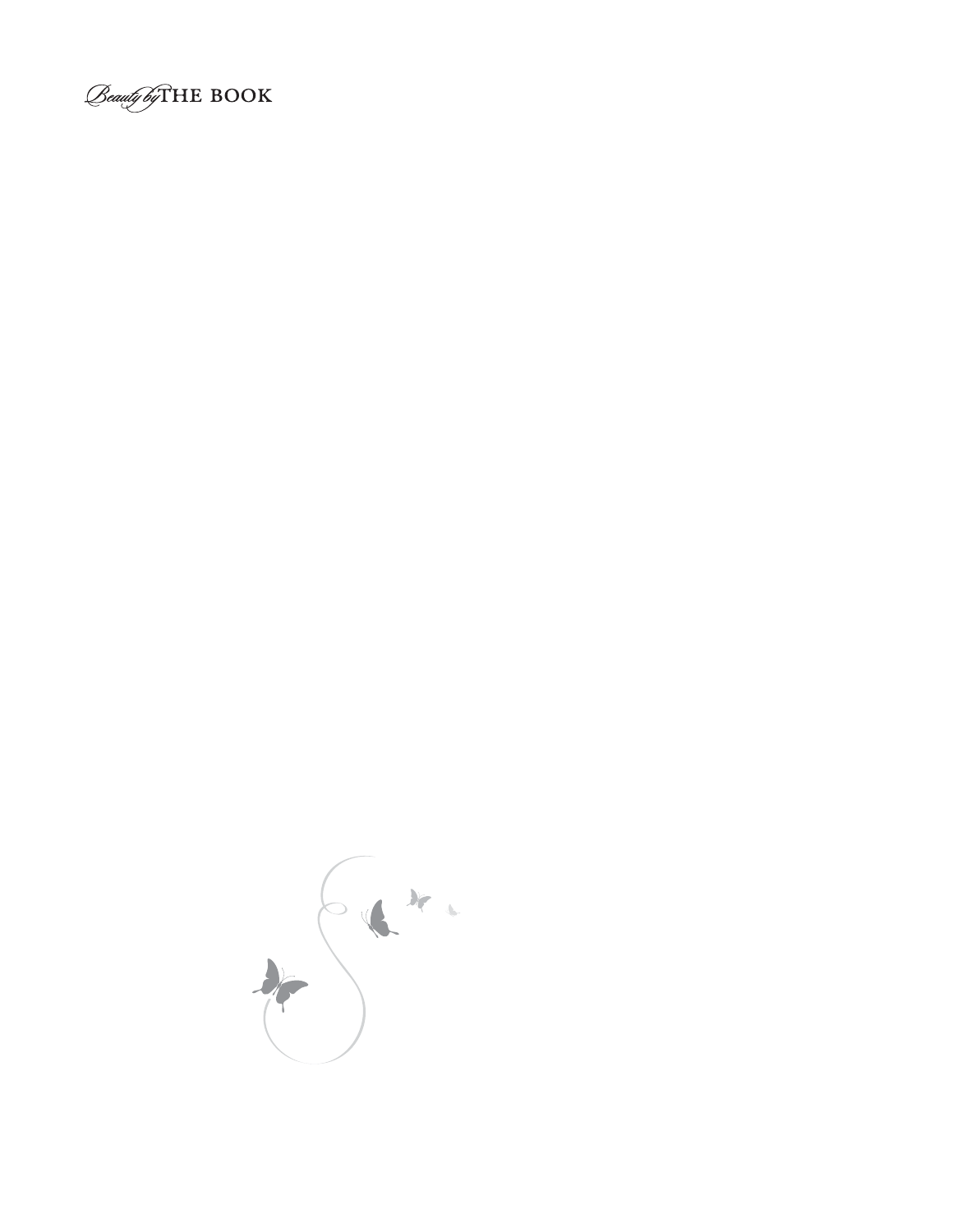# Week Olix • **BECOMING AN IDEAL WOMAN**

| An Ideal Woman in the making is __________                                   |
|------------------------------------------------------------------------------|
| 1. A _______________, valuable help to others. Prov. 31:11-12                |
|                                                                              |
| Prov. 31:14-15, 21-23                                                        |
| 4. An organized _____________ and overseer. Prov. 31:15, 21, 27              |
| 5. A wise ____________ and good steward. Prov. 31:16, 18                     |
| 6. A gracious ____________ to those in need. Prov. 31:20                     |
| 7. An excellent ______________________. Prov. 31:24,18                       |
| 8. A strong, dignified, _____________ woman. Prov. 31:21, 25                 |
| 9. A wise, kind __________________, educator, and encourager.<br>Prov. 31:26 |
| $\mathcal{A}$<br>priority. Prov. 31:30, 28                                   |